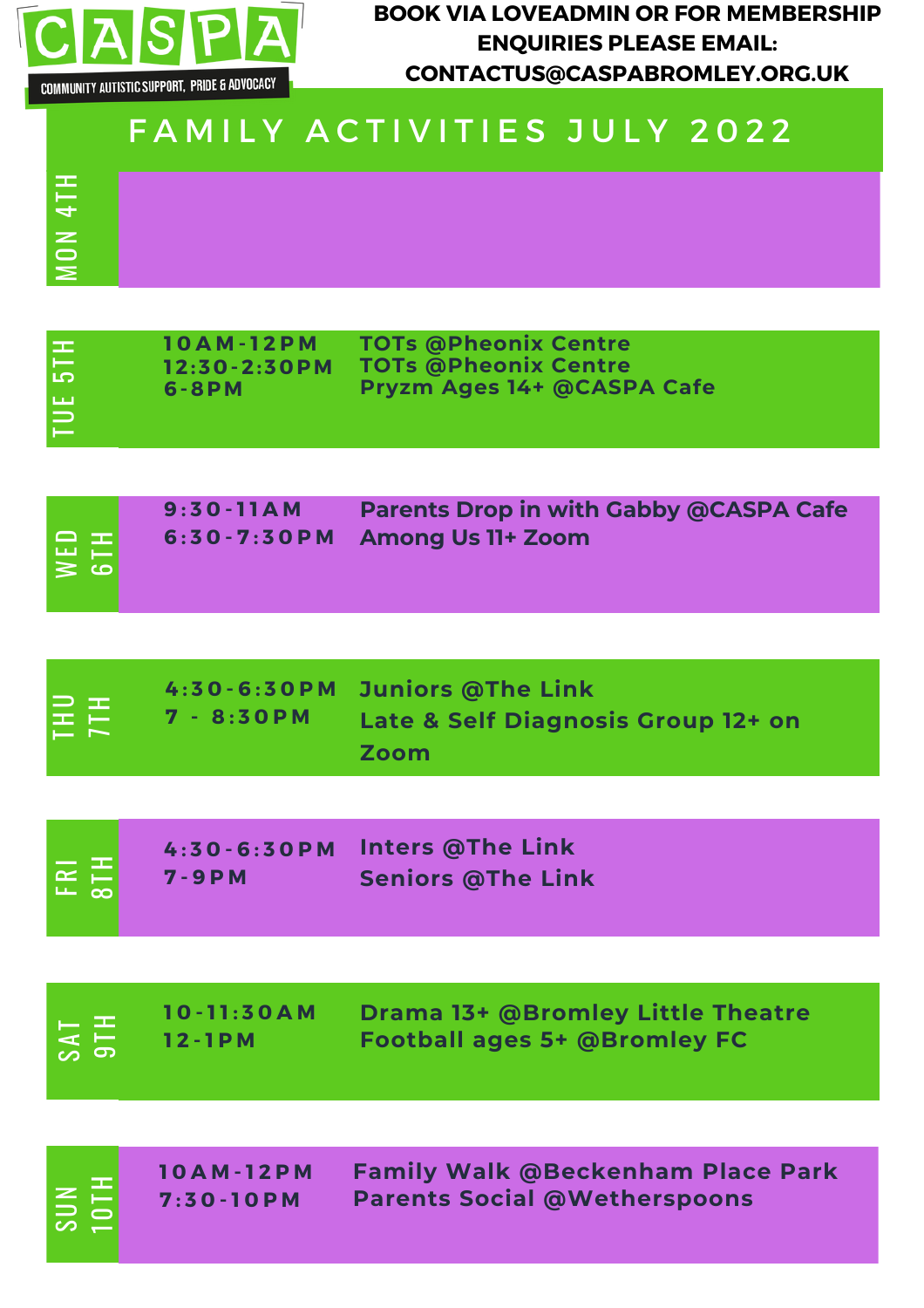

 $\geq$  $\bf\bf\bf\bf\bf\bf\bf\bf\bf\bf\bf\bf\bf\bf\bf\bf$ N

တ  $\overline{\phantom{0}}$  $\,$  17  $\overline{\phantom{0}}$ H

 $\Xi$  : H

**BOOK VIA LOVEADMIN OR FOR MEMBERSHIP ENQUIRIES PLEASE EMAIL: CONTACTUS@CASPABROMLEY.ORG.UK**

## FAMILY ACTIVITIES JULY 2022

| <b>TUE 12TH</b>                            | $10AM-12PM$<br>$12:30 - 2:30$ PM<br>6-8PM<br>8 - 9:30PM | <b>TOTs @Pheonix Centre</b><br><b>TOTs @Pheonix Centre</b><br>Pryzm Ages 14+ @CASPA Cafe<br><b>Parents Support on zoom</b> |
|--------------------------------------------|---------------------------------------------------------|----------------------------------------------------------------------------------------------------------------------------|
|                                            |                                                         |                                                                                                                            |
| WED<br>13TH                                | $9:30-11AM$                                             | <b>Parents Drop in with Gabby @CASPA Cafe</b>                                                                              |
|                                            |                                                         |                                                                                                                            |
| 411<br>(≍                                  | $4:30 - 6:30 P M$<br>6 - 7PM                            | <b>Juniors @The Link</b><br><b>Discussion Group 12+ zoom (Cooking)</b>                                                     |
|                                            |                                                         |                                                                                                                            |
| FRI<br><b>5TH</b>                          | $4:30 - 6:30 P M$<br>$7 - 9 P M$                        | <b>Inters @The Link</b><br><b>Seniors @The Link</b>                                                                        |
|                                            |                                                         |                                                                                                                            |
| H<br>T61H<br>$\overline{I}$ $\overline{S}$ | $10 - 11:30AM$<br>$12 - 1P M$                           | <b>Drama 13+ @Bromley Little Theatre</b><br><b>Football ages 5+ @Bromley FC</b>                                            |